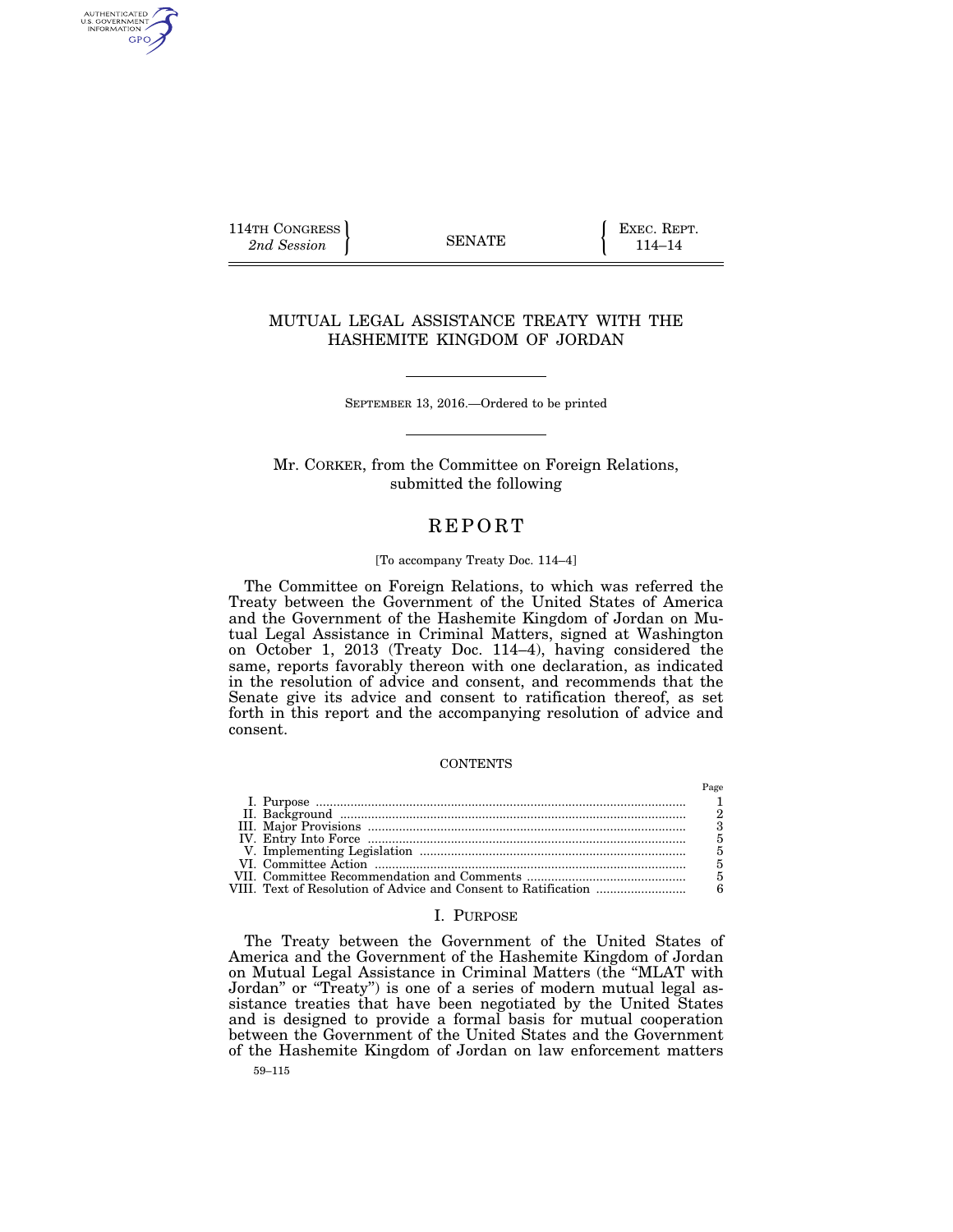so as to enhance the ability of the United States to investigate and prosecute crimes.

## II. BACKGROUND

In order for the United States to successfully prosecute criminal activity that is transnational in scope, it is often necessary to obtain evidence or testimony from a witness in another country. While U.S. federal courts may issue subpoenas to U.S. nationals overseas, they lack the authority to subpoena foreign nationals found in other countries or the authority to subpoena evidence in a foreign country. In addition, effectuating service of a subpoena to U.S. persons abroad may prove difficult.

In the absence of an applicable international agreement, the customary method for obtaining evidence or testimony in another country is via a ''letter rogatory,'' which tends to be an unreliable and time-consuming process. The term "letter rogatory" is generally used to refer to a formal communication in writing that is sent by a court in which an action is pending to a court in a foreign country, requesting that certain evidence or the testimony of a person within the latter's jurisdiction be formally obtained for use in the requesting court's pending action. The State Department advises that the letter-rogatory process can often take a year or more and, unless undertaken pursuant to an international agreement, compliance is a matter of judicial discretion. Furthermore, the scope of foreign judicial assistance might also be limited by domestic information-sharing laws, such as bank and business secrecy laws, or be confined to evidence relating to pending cases rather than preliminary, administrative, or grand jury investigations conducted prior to the filing of formal charges. Execution of letters rogatory is usually carried out under the judicial norms of the responding country. However, responding country norms may be insufficiently compatible with U.S. law such that the resulting evidence is rendered inadmissible in a U.S. court. Mutual Legal Assistance Treaties (''MLATs'') are designed to overcome these and similar problems.

MLATs are international agreements that establish a formal, streamlined process by which governments may gather information and evidence in other countries for use in criminal investigations and prosecutions. The U.S. is currently a party to several dozen MLATs. While the specific provisions of MLATs vary, they generally obligate treaty partners to take steps on behalf of a requesting treaty partner when certain conditions are met. MLATs typically contain provisions concerning the sharing of collected information between parties, the location and identification of persons and potential witnesses within the parties' territories, the taking of depositions and witness testimony, and the serving of subpoenas duces tecum on behalf of a requesting treaty party.<sup>1</sup> Such provisions provide for the easier acquisition of evidence and testimony than via letters rogatory and do so in a manner designed to be compatible with the admissibility requirements of the requesting State's courts. MLATs also typically contain provisions concerning

<sup>&</sup>lt;sup>1</sup>1AA subpoena *duces tecum* is a specific form of subpoena, also called a "subpoena for the production of evidence." It is a subpoena issued by a court ordering the parties named to appear and to produce tangible eviden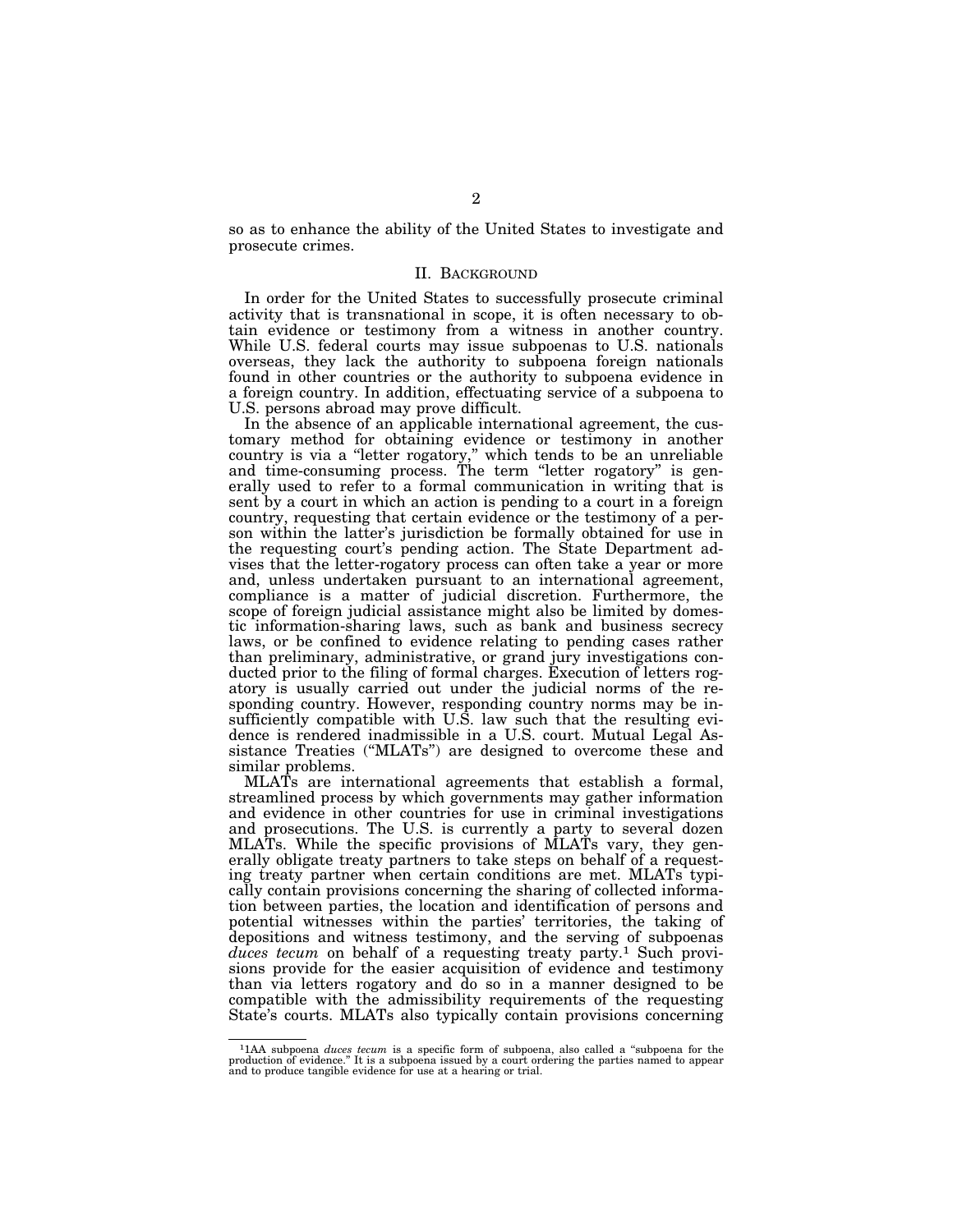the allocation of costs between parties, the form and content of requests for legal assistance, the designation of national law enforcement agencies or officials responsible for treaty administration, and the grounds for which a treaty party may refuse to provide legal assistance. Increasingly, MLATs have been used as a tool to combat terrorism.

The Jordanian MLAT is the first such treaty between the United States and the Hashemite Kingdom of Jordan, and thus this Treaty would substantially enhance the ability of the United States to investigate and prosecute crimes for which such assistance is necessary. A detailed paragraph-by-paragraph analysis of this treaty may be found in the Letter of Submittal from the Secretary of State to the President on this instrument, which is reprinted in full in Treaty Document 114–4. What follows is a brief summary of some key provisions.

#### III. MAJOR PROVISIONS

As with most MLATs, the MLAT with Jordan generally obligates the parties to assist each other in criminal investigations, prosecutions, and related law enforcement proceedings, as well as civil or administrative proceedings such as forfeiture proceedings that may be related to criminal matters. Article 1(2) provides a non-exhaustive list of assistance to be rendered by each Party, which includes the taking of evidence, such as testimony, documents, records and items or things, on a requesting Party's behalf by way of judicial process; executing searches and seizures; effecting service of judicial documents; sharing certain obtained information or evidence with a requesting State; freezing and forfeiting assets or property; permitting the temporary transfer of persons in custody to the requesting Party; and other agreed-upon forms of assistance.

Article 1(3) provides that, with the exception of where it is specifically required by the laws of the Requested State, ''dual criminality'' is not a prerequisite for assistance under the Treaty.

Article 3 sets forth a short list of circumstances under which a requested State may deny legal assistance to the requesting State. Some of the grounds listed are commonly found in MLATs to which the United States is a Party, such as the ground in Article  $3(1)(b)$ permitting the denial of a request when it would prejudice the requested State's sovereignty, security, public order, or other essential interest. In accordance with Article 3(3), a request for assistance under the MLAT with Jordan may be refused when it relates to an offense punishable by a deprivation of liberty for less than one year or does not give rise to a significant material loss compared to the resources deemed required to provide the assistance.

Article 4 prescribes the form and contents of requests under the Treaty. Article 5 generally obligates both Parties' competent authorities to promptly execute requests; and to promptly inform the competent authority of the requesting state of the outcome of the execution of a request. Article 6, which addresses the allocation of costs associated with providing assistance, provides that the requested State must pay all costs relating to the execution of a request, unless it is a case where extraordinary expenses arise, in which event the Parties will consult with each other to determine which Party should pay the cost. This allocation of costs is common in MLATs to which the United States is a Party.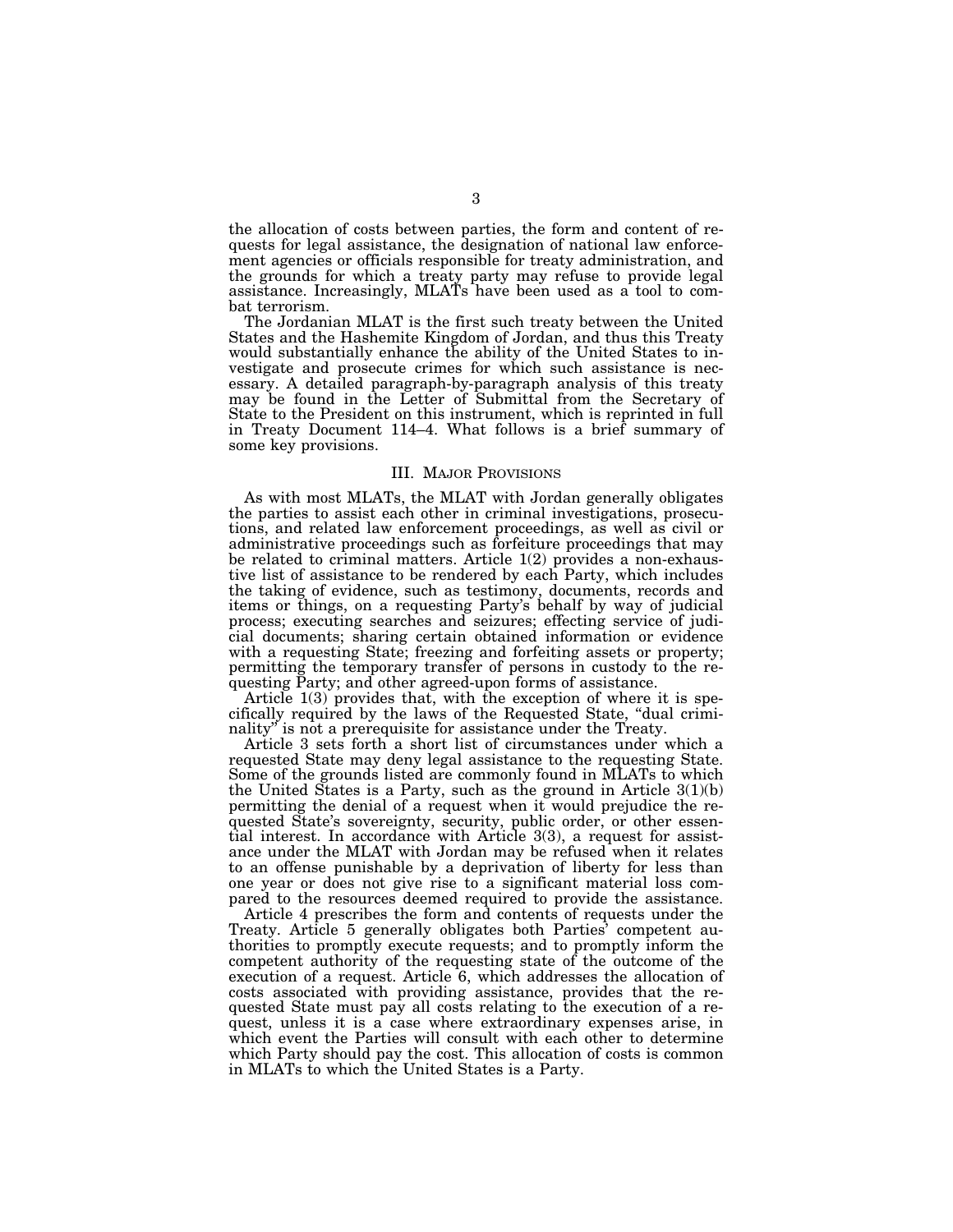Article 7 sets forth limitations on the usage or disclosure of information acquired pursuant to MLAT requests. The Central Authority of the requested State may ask that the requesting party refrain from using or disclosing information or evidence acquired under the MLAT for purposes other than the proceedings stated in the request; if such a request is made, compliance with the request is mandatory. However, nothing in Article 7 precludes, to the extent required under the constitution of the requesting party, the disclosure or use of information or evidence in a criminal proceeding.

Articles 8–16 set forth in detail the procedures to be employed in the case of specific types of requests for legal assistance. In Article 10, the Central Authority of the requesting Party may, at its discretion, determine that a person whose appearance within its territory is requested shall not be subject to service of process, detention, or other restriction of liberty on account of acts or convictions preceding the person's departure from the requested Party. This safe conduct ceases 15 days after the requesting Party notifies the requested Party that the person's presence is no longer required or if the person leaves the requesting Party and voluntarily returns afterwards. The Central Authority of the requesting Party may extend the period an additional 7 days beyond the initial 15 day limit.

Article 11 provides that, in the case of a transfer of someone in custody, the receiving Party has the authority and obligation to keep the transferred person in custody, unless permitted by the sending Party to do otherwise. Further, it must return the person back to the custody of the sending Party as soon as circumstances permit, unless otherwise agreed between the parties. The Jordan MLAT provides the same safe conduct requirements in Article 10 for temporarily transferred prisoners under Article 11.

Article 13 provides that the requested Party shall use its best efforts to effect service of any document relevant to a request under the MLAT. The requesting Party must transmit any request for the service of a document requiring the appearance of a person before an authority in the requesting Party within a reasonable period before the scheduled appearance. The requested Party is to return proof of service in a manner mutually agreed by the parties, and if it fails to effect service, must provide a prompt explanation.

Article 14 requires the requested Party to execute a request for the search, seizure, and transfer of any item to the requesting Party if the request includes information justifying such action under the laws of the requested Party and the request is executed in accordance with the requested Party's laws. A search warrant issued by a U.S. court to execute a request pursuant to the MLAT would require a showing of probable cause, in accordance with the Fourth Amendment. Article 14(2) makes provision for maintaining a chain of custody for seized evidence, certification of relevant officials removing the need for further authentication.

Article 16 requires the requested State to assist the requesting State with measures to freeze or cause the forfeiture of assets that constitute or are derived from proceeds of a crime, whether directly or indirectly; are instrumentalities or intended to be used in the commission of a crime; or is equivalent in value to such property. The requirement to provide assistance arises with respect to both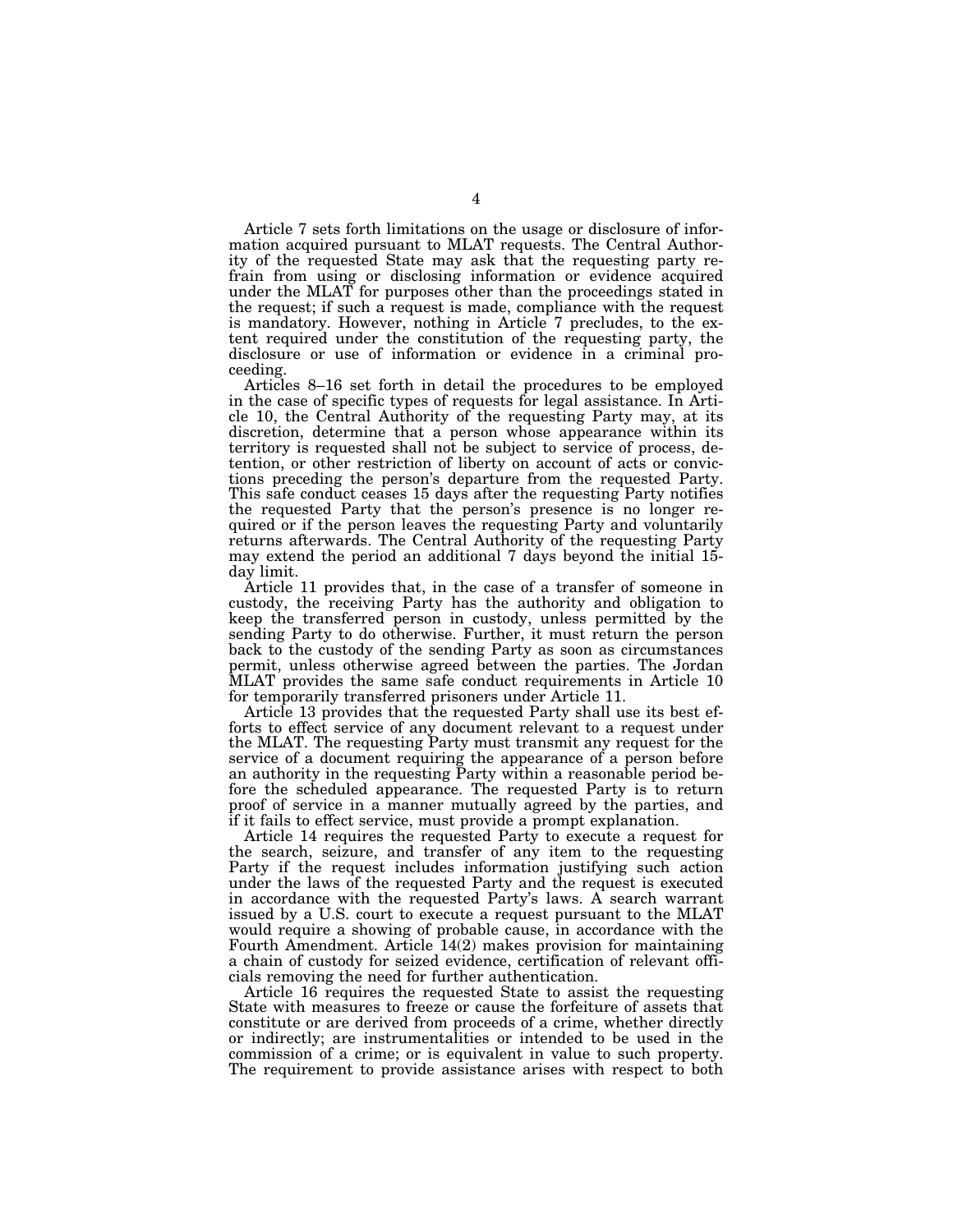criminal conviction-based forfeitures and non-criminal forfeitures and other restraints of assets premised on underlying criminal conduct.

### IV. ENTRY INTO FORCE

In accordance with Article 18, this Treaty shall enter into force upon the exchange of instruments of ratification between the Government of the United States and the Government of the Hashemite Kingdom of Jordan. Either party may terminate by means of a written notice communicated through diplomatic channels, with termination taking effect six months thereafter.

## V. IMPLEMENTING LEGISLATION

This treaty, which is self-executing, will be implemented by the United States in conjunction with applicable federal statutes, including 18 U.S.C. Sec. 1782. No additional legislation is needed for the United States to fulfill its obligations under this Treaty.

## VI. COMMITTEE ACTION

The committee reviewed the Treaty at a briefing on May 23, 2016, at which representatives of the Departments of State and Justice were present. On June 23, 2016, the committee considered this treaty and ordered it favorably reported by voice vote, with a quorum present and without objection.

#### VII. COMMITTEE RECOMMENDATION AND COMMENTS

The Committee on Foreign Relations believes that the MLAT with the Hashemite Kingdom of Jordan, which would enhance law enforcement cooperation between the United States and Jordan, would further U.S. efforts in fighting terrorism and transnational crime. Accordingly, the committee urges the Senate to act promptly to give advice and consent to ratification of this Treaty, as set forth in this report and the accompanying resolution of advice and consent.

The committee has included in its resolution of advice and consent one declaration, which is discussed below.

#### *Declaration*

The committee has included a proposed declaration in the resolution of advice and consent, which states that the MLAT with the Hashemite Kingdom of Jordan is self-executing. This declaration is consistent with statements made in the Letter of Submittal from the Secretary of State to the President on this instrument<sup>2</sup> and with the historical practice of the committee in approving mutual legal assistance treaties.3 The Senate has rarely included statements regarding the self-executing nature of treaties in resolutions of advice and consent, but in light of the recent Supreme Court de-

<sup>2</sup>Treaty Doc. 114–4, letter from the Secretary of State to the President (stating that ''The

<sup>[</sup>MLAT with Jordan] is self-executing and will not require further implementing legislation.")<br>
<sup>3</sup> The committee has consistently expressed the view that mutual legal assistance treaties are<br>
self-executing. See, e.g., Exe